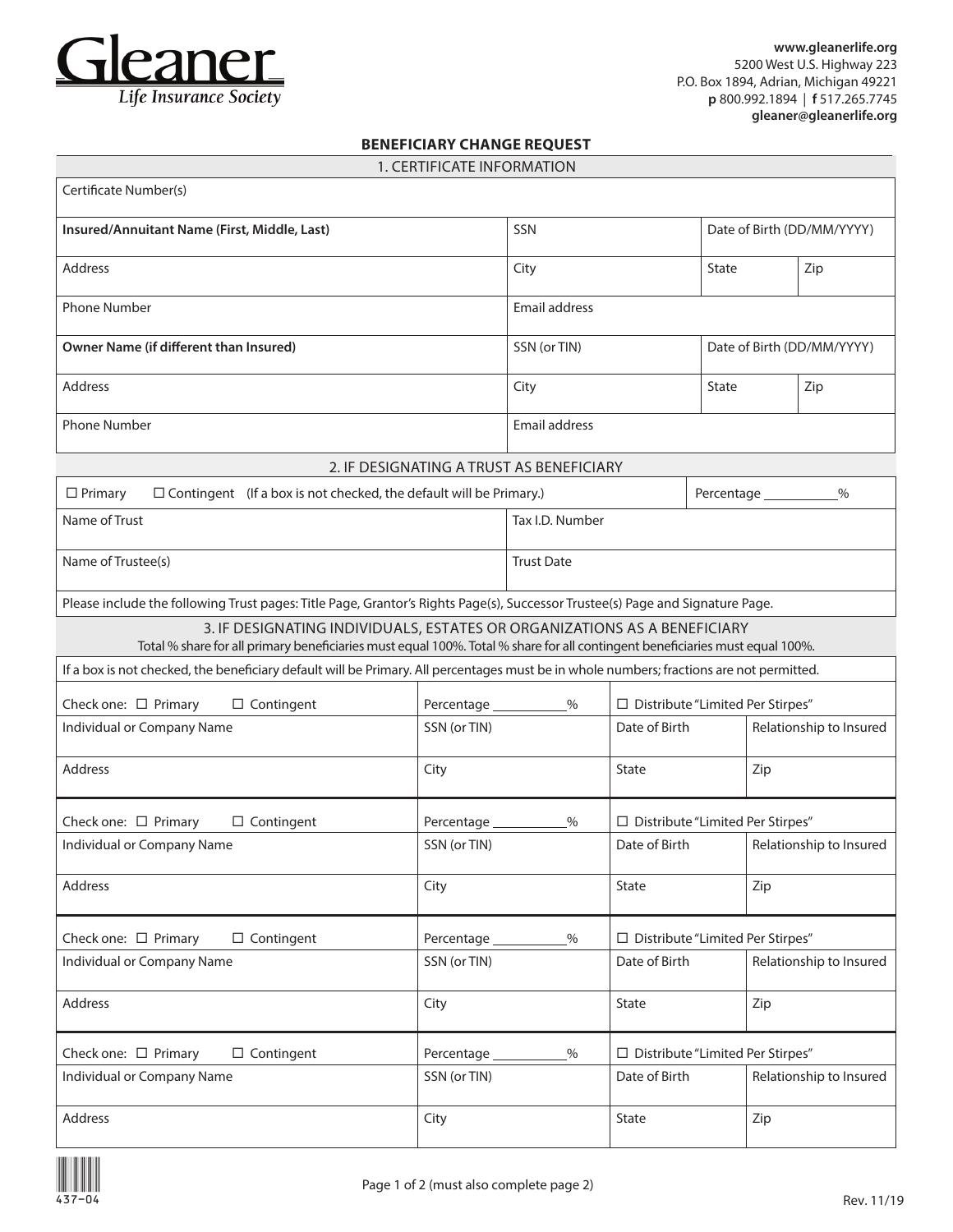## 4. USE FORM 437-15 ATTCH TO NAME ADDITIONAL BENEFICIARIES.

 $\Box$  If you are attaching form 437-15 ATTCH, please check this box. All forms must be submitted together.

### 5. REQUIRED SIGNATURES

#### **By signing below:**

- I understand that by submitting this document, I revoke any existing beneficiary designations and settlement agreement, if any, and request the Society to change the beneficiary for the listed certificate(s).
- I reserve the right to make changes at any time I may elect.
- I agree that all decisions upon questions of fact in determining any unnamed beneficiaries herein designated, made by the Society in good faith, based on proof by affidavit or other written evidence satisfactory to it, shall be conclusive and fully protect the Society in acting in reliance thereon.
- I agree that payments made to any Trustee(s) herein designated, or their successor(s) in Trust, shall fully and finally discharge the Society from all further liability for the amount so paid.
- I represent and certify that no insolvency or bankruptcy proceedings are now pending against me.
- I understand the change in beneficiary designated above will take effect only if received and approved by the Society at the Home Office. When it is received, any change will take effect as of the date the request was signed, as long as the request for change was mailed or delivered to the Society while the Insured/Annuitant/Owner was alive. The beneficiary change will be null and void if the Society has made a good faith payment of the proceeds or has taken other contrary action before receiving the change

#### **OWNER SIGNATURE (If signing on behalf of the owner, complete the second section below.)**

For corporations: one officer must sign unless the signing officer is also the Insured, in which case, an additional officer's signature is required. Provide a copy of Corporate Resolution.

| Owner Signature | Title (if corporate-owned) | Date |
|-----------------|----------------------------|------|
|                 |                            |      |
|                 |                            |      |

#### **SIGNATURE ON BEHALF OF OWNER**

If you are signing on behalf of the owner, please print your name and provide your signature below. Check the box that applies to the capacity in which you are signing. If you have not already done so, please provide a copy of your Power of Attorney, Conservatorship, or Guardianship documents and your Driver's License or State Identification to verify you are authorized to act on behalf of the owner.

| $\Box$ Power of Attorney<br>$\Box$ Conservator<br>$\Box$ Guardian                                                                       |                     |      |  |  |  |
|-----------------------------------------------------------------------------------------------------------------------------------------|---------------------|------|--|--|--|
| Signature                                                                                                                               | <b>Printed Name</b> | Date |  |  |  |
|                                                                                                                                         |                     |      |  |  |  |
|                                                                                                                                         |                     |      |  |  |  |
| 6. SPOUSAL CONSENT (for residents of AZ, CA, ID, LA, NM, NV, TX, WA and WI)                                                             |                     |      |  |  |  |
| In the states listed above, spousal consent is required for beneficiary changes, even if the spouse is to become the new beneficiary.   |                     |      |  |  |  |
| If you do not have a spouse, or if your spouse is deceased, please check this box.                                                      |                     |      |  |  |  |
| By signing this form, I consent to the designation of the beneficiary (ies) listed. I understand and agree:                             |                     |      |  |  |  |
| That the effect of this designation may cause some or all of my spouse's death benefit to be paid to a beneficiary other than me;<br>٠  |                     |      |  |  |  |
| That each beneficiary designation is valid; and my consent is irrevocable unless my spouse revokes the beneficiary designation(s).<br>٠ |                     |      |  |  |  |
| Spouse's Signature                                                                                                                      | <b>Printed Name</b> | Date |  |  |  |
|                                                                                                                                         |                     |      |  |  |  |
|                                                                                                                                         |                     |      |  |  |  |

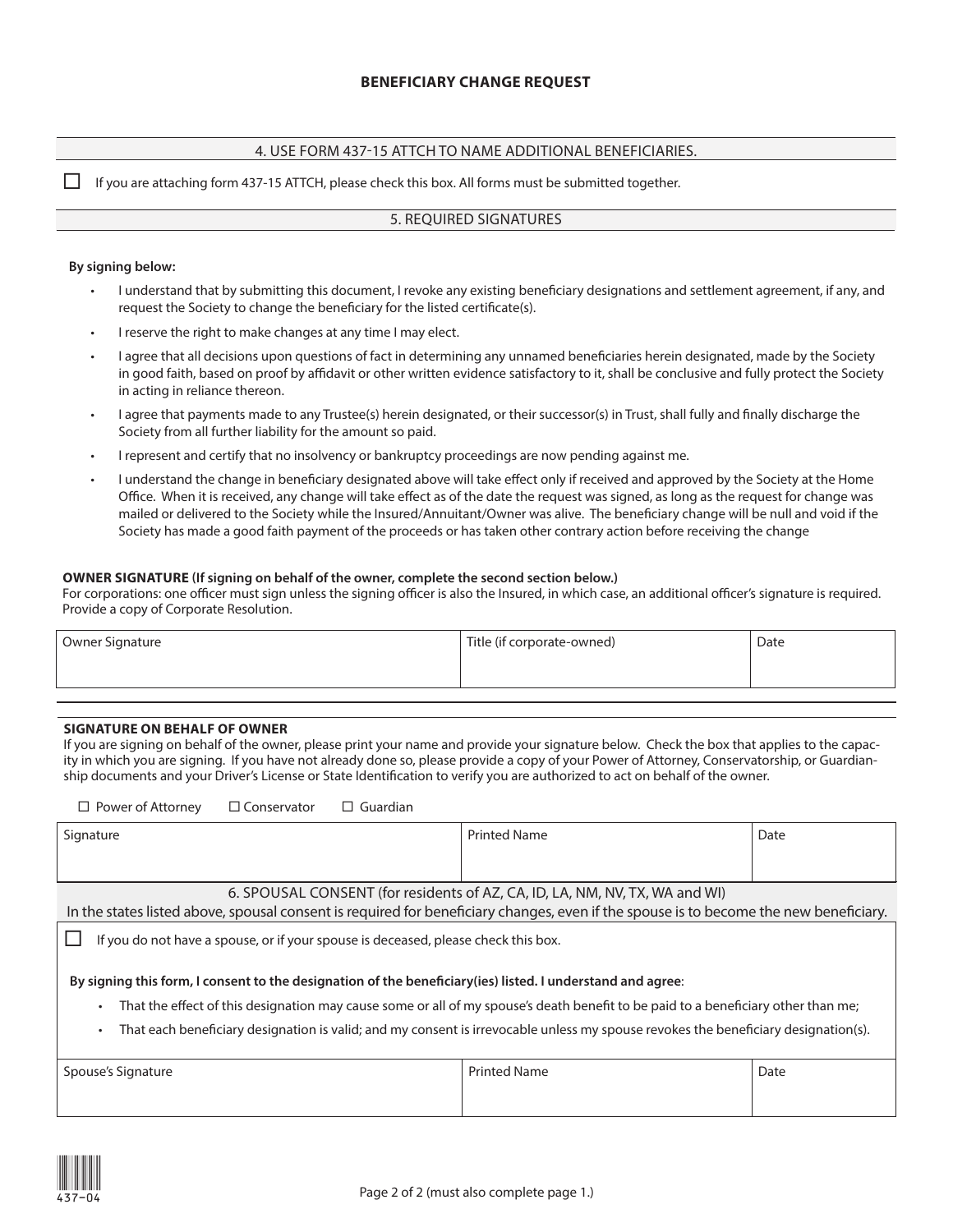## **BENEFICIARY CHANGE REQUEST INSTRUCTIONS**

- Beneficiary Change Request form 437-04 is used to change the beneficiary designation for the insured or annuitant.
- Beneficiary Change Request Non-Tax Qualified (NTQ) Annuity form 437A-08 is used to list separate designations if the annuitant and owner are two separate individuals.
- The Beneficiary Change Request form must be completed fully and properly in order for us to process the requested changes. Partial requests will be void.
- If the owner is married and is a resident of AZ, CA, ID, LA, NM, NV, TX, WA and WI, his or her spouse must consent to the beneficiary change by signing Section 6 of this form.
- For additional space in naming beneficiaries, please use the Additional Beneficiary Attachment form 437-15 ATTCH.
- To expedite the processing of your request all pages, including the Additional Beneficiary Attachment form 437-15 ATTCH, must be received together.
- One Beneficiary Change Request may be used for multiple certificates with the same Owner and Insured/Annuitant.
- **• Beneficiary percentage:** Percentages must be used to divide proceeds. Dollar amounts and fractions cannot be used. If no percentages are listed, proceeds will be divided equally. All proceeds must equal 100% for primary or contingent listings.
- You may designate "Limited Per Stirpes" for a listed beneficiary by checking the box located next to each beneficiary designation. The Society will not accept/honor Per Stirpes designation. In the event a named beneficiary predeceases the Insured/Annuitant/NTQ Owner leaving children who survive, the share such deceased beneficiary would have received had such beneficiary survived the Insured/Annuitant/NTQ Owner, shall be paid in equal shares to the surviving children of such deceased beneficiary. A Limited Per Stirpes limits the succession to one generation only.
- Contingent beneficiaries will receive death benefit proceeds in the event that no primary beneficiaries survive the Insured/Annuitant/NTQ Owner and if the designations did not include "Limited Per Stirpes".
- The Society will not accept complex or conditional beneficiary designations. The word "or" cannot be used when listing a designation.
- The same person cannot be listed as a primary and a contingent beneficiary.
- Trusts: If you designate a trust as a Beneficiary, the death benefit will be payable to the trust and not to individuals named as beneficiaries of the trust.
- IMPORTANT NOTE: Any payment to a minor beneficiary shall be made to the legally appointed guardian of his or her estate, unless otherwise permitted by law.
- "Lawful children of the Insured/Annuitant" may be used to include lawful children who may be born in the future. All children currently living should be listed separately. A Statement of Heirship form may be required if all children are not named at the time of a claim.
- You may name your estate as beneficiary. The Society cannot make payment to your estate until we receive a certified Letter of Appointment from the court, identifying the executor of your estate.
- Payment of proceeds to any beneficiary is subject to the interest of any assignee.
- If the owner of the certificate is married and lives in a community property state, the owner's spouse must sign the Spousal Consent before a change can be processed.
- If you make a change on this form (cross-outs, overwrites, etc.), please initial and date the changes before submitting the form. White out will not be accepted.
- The Society will not accept any form dated more than 90 days prior to the date it is received in the Home Office.